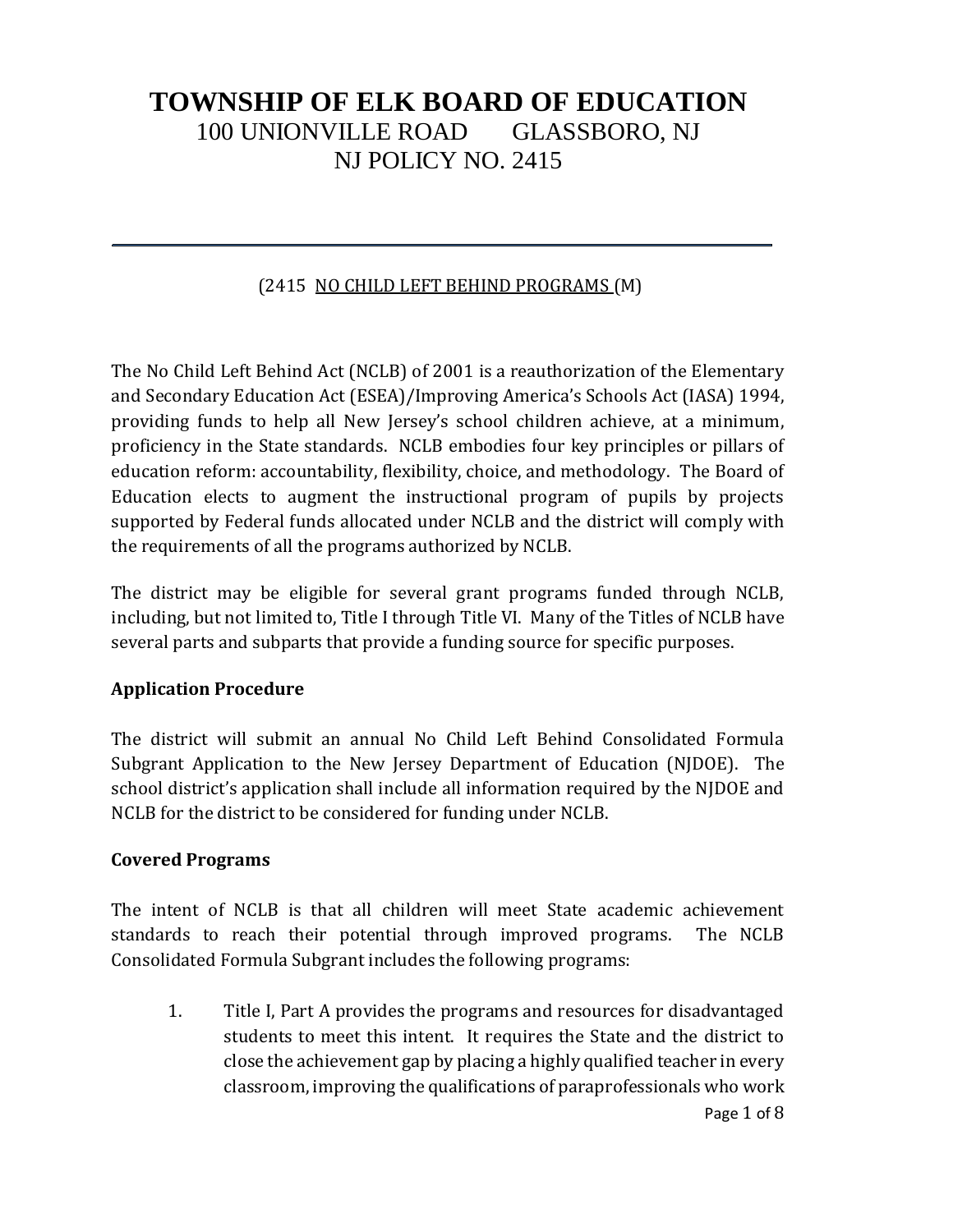with disadvantaged students, and using instructional practices that have proven to be effective.

- 2. Title I, Part D serves neglected and delinquent youth in institutions, community day programs, and correctional facilities to assure they also attain high academic levels of performance.
- 3. Title II, Part A provides the resources for improving teacher and Principal quality and increasing the number of highly qualified teachers and Principals in classrooms and schools, thereby raising student achievement in the academic subjects. It focuses on preparing, training, and recruiting high-quality teachers and Principals and requires the State to develop plans with annual measurable objectives that will ensure all teachers teaching in core academic subjects are highly qualified by the end of the 2005-2006 school year.
- 4. Title II, Part D facilitates comprehensive and integrated educational technology strategies that target the specific needs of individual schools. It improves student academic achievement through the use of technology in elementary and secondary schools, while addressing the digital divide such that every student is technologically literate by the end of eighth grade. Effective integration of technology resources and systems with teacher training and curriculum development are encouraged in order to identify and showcase best practices in educational technology.
- 5. Title III, Part A focuses on the teaching of English to limited English proficient (LEP) children, including immigrant children and youth.
- 6. Title IV, Part A provides resources for fostering a safe and drug-free learning environment that supports academic achievement.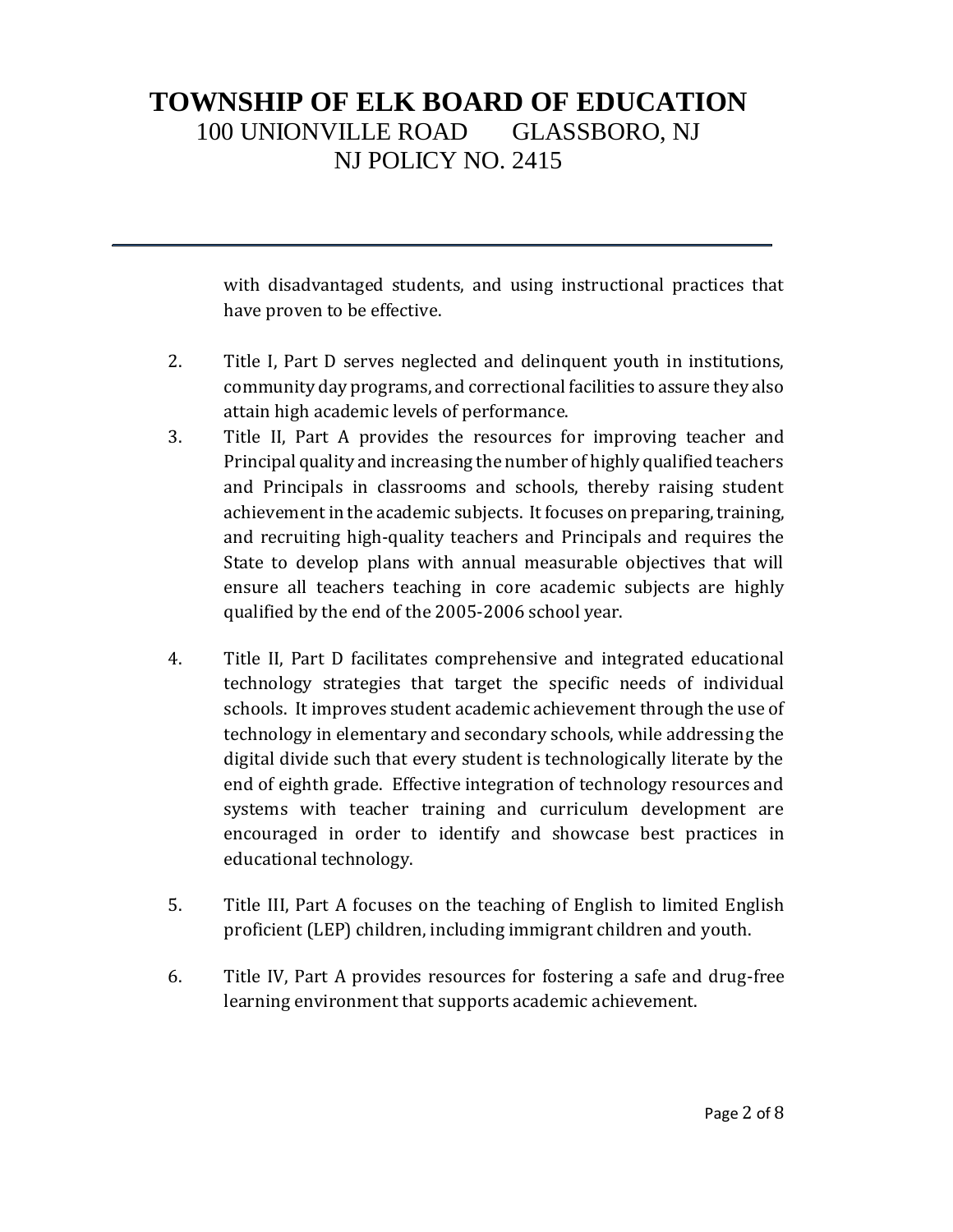- 7. Title V, Part A provides a flexible source of funding to help districts in the development and implementation of various innovative reform initiatives.
- 8. Title VI, Part B addresses the unique needs of rural school districts.
- 9. Title IX covers the general provisions applicable to some/all of the programs.

Throughout NCLB, the use of solid research to improve teaching and learning as well as student behavior is required and promoted, and parent(s)/legal guardian(s) are provided with information and options to improve the educational opportunities provided for their children. The emphasis on scientifically based methodology encourages the use of teaching techniques and practices that are founded on research and proven to produce positive results.

## **Title I**

The largest Federal program supporting elementary and secondary education is Title I. NCLB strengthens Title I requirements for the State's assessments, accountability system, and support for school improvement. The law also establishes minimum qualifications for teachers and paraprofessionals in Title I programs.

The school district must use the best available measure for identifying children from low-income families to**:** identify eligible school attendance areas, determine the ranking of each area**,** and to determine allocations as identified in the Title I guidelines and regulations.

The school district will offer Title I services to eligible children enrolled in private elementary and secondary schools. The services and benefits will be equitable in comparison to services and benefits for participating public school children.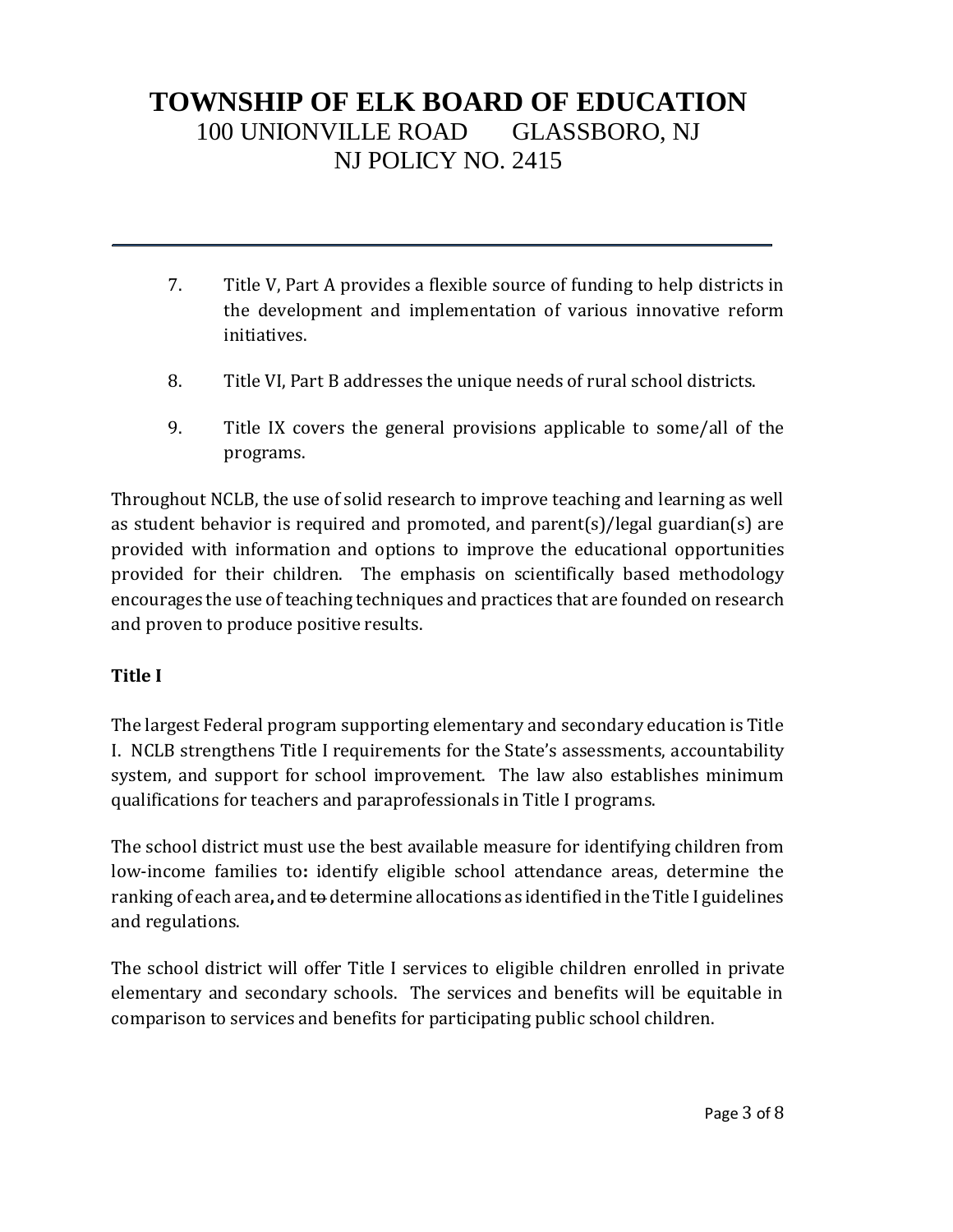The school district will provide the New Jersey Department of Education assurances it will provide the maximum coordination between the Title I program, the regular school program, and services provided by other programs for specialized populations. The Title I program will consider the special needs of homeless children, migrant children, children with disabilities and limited English proficient (LEP) children. Title I funds will be reserved so that migrant children who are otherwise eligible to receive Title I services, even if they arrive during the school year, are served.

### **Type of Title I Program**

The school district will offer a Target Assistance Title I program.

High-poverty schools (those with 40% or more pupils from low-income families) are eligible to adopt school-wide programs to raise the achievement of lowachieving students by improving instruction throughout the entire school, thus using Title I funds to serve all children. A school-wide program must be established in accordance with the Title I guidelines and regulations and the New Jersey Department of Education.

Schools that are not eligible for (or do not choose to operate) school-wide Title I programs must use Title I funds to provide targeted services to low-achieving students. A Target Assistance program must be established in accordance with the Title I guidelines and regulations and the New Jersey Department of Education.

#### **Academic Standards, Academic Assessments, and Accountability**

The district will comply with the requirements as outlined in Policy 2415.01 - Academic Standards, Academic Assessments**,** and Accountability in accordance with the NJDOE and NCLB.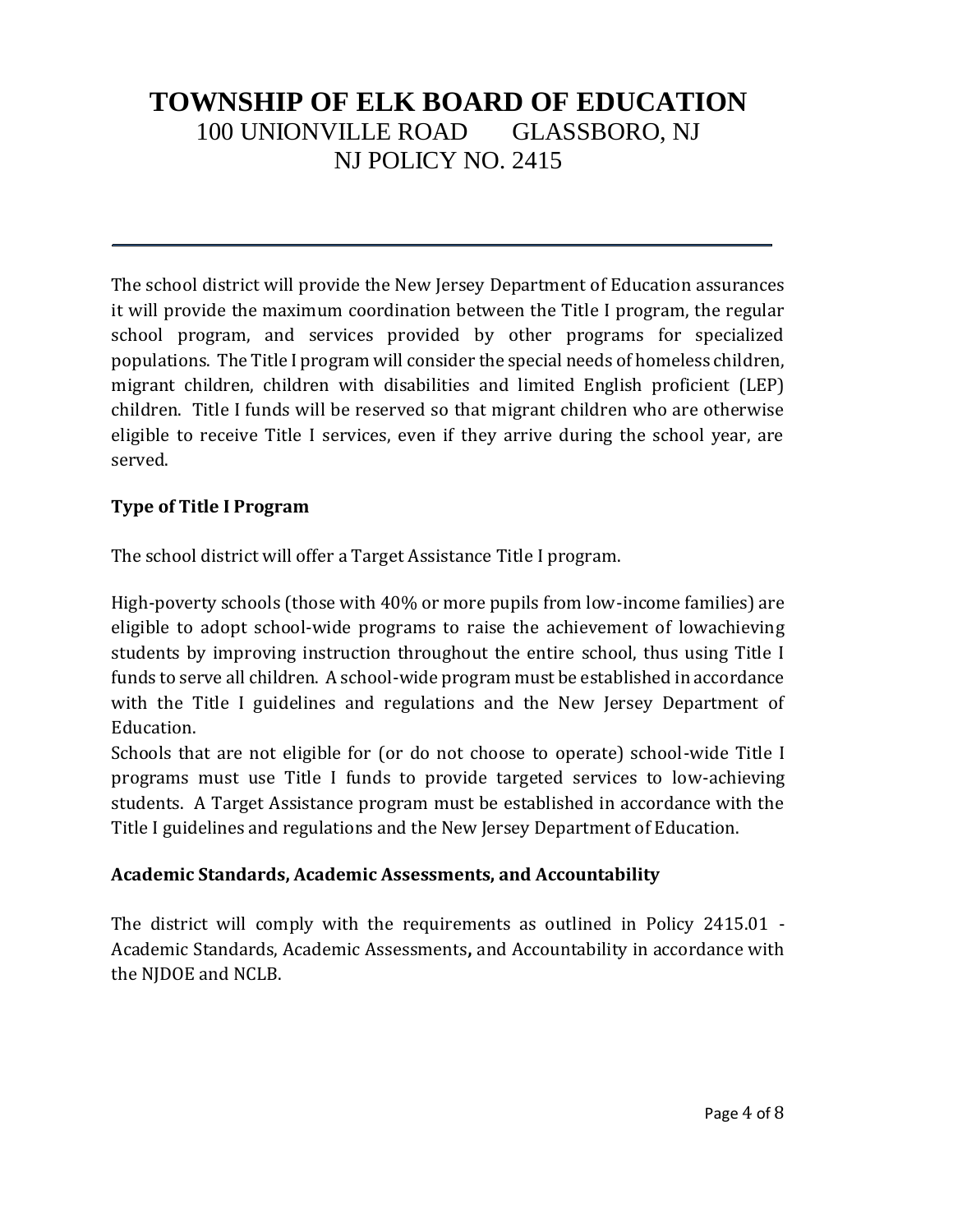### **Fiscal Responsibility**

The district will comply with the requirements as outlined in Policy 2415.02 Title I – Fiscal Responsibilities in accordance with the NJDOE and NCLB.

### **Staff**

The district will comply with the requirements as outlined in Policy 2415.03 – Highly Qualified Teachers in accordance with the NJDOE and NCLB. In addition, the district will ensure all paraprofessionals meet the requirements as required by NCLB and as outlined in Policy 4125 – Employment of Support Staff Members.

### **Parental Involvement**

The district will comply with the requirements as outlined in Policy 2415.04 – Parental Involvement in accordance with the NJDOE and NCLB.

## **Pupil Surveys, Analysis, and/or Evaluations**

The Protection of Pupil Rights Amendment (PPRA) applies to school districts that receive Federal funding from the United States Department of Education. The district will comply with the requirements as outlined in Policy 2415.05 - Pupil Surveys, Analysis**,** and/or Evaluations in accordance PPRA.

## **Unsafe School Choice Option**

In the event there is a school in the district designated as Persistently Dangerous or in accordance with the Victims of Violent Criminal Offenses as outlined in NCLB, the district will comply with the requirements of Policy 2415.06 – Unsafe School Choice Option in accordance with the NJDOE and NCLB.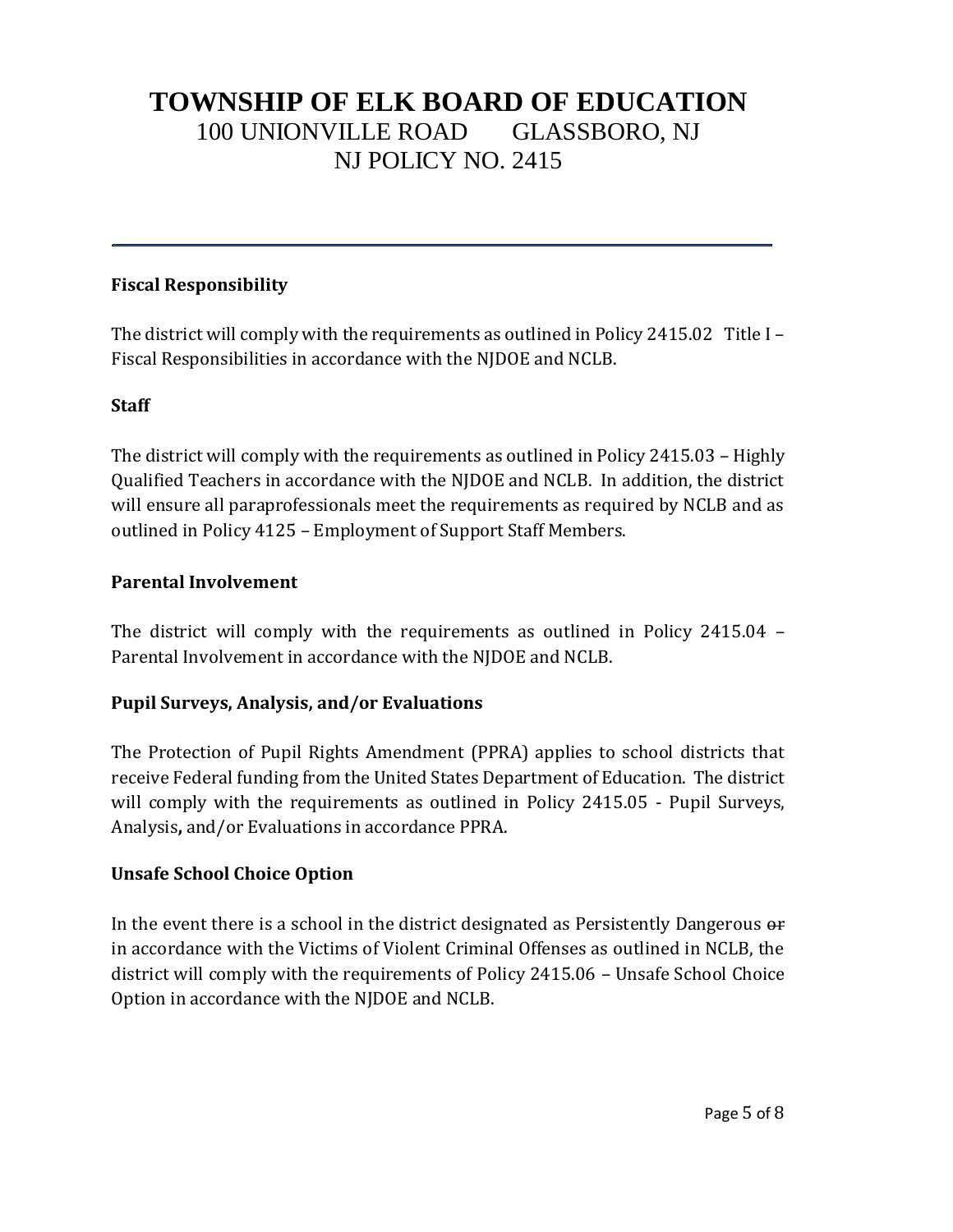#### **Property**

Property acquired through Title I funds for use in public or private schools will be acquired in accordance with the Public School Contracts Law, will be held in title by the Board of Education, and will not be used for other purposes so long as it is required in the Title I program. Property no longer required for Title I purposes will be used for other, similarly funded projects or disposed of in accordance with State and Federal guidelines.

### **Capital Expenses**

The Superintendent will assure the district abides by New Jersey's Public Contracts Law; consults appropriate private school officials prior to making any decisions regarding capital expenses; ensure funds that are received to cover capital expenses provide equitable Title I services to private school pupils; ensure accounts for any capital funding is separately maintained; **and** assure lease purchase agreements are consistent with applicable statute and administrative code.

#### **Post-Award Requirements**

The school district will maintain all project records for five years following the completion of the activity for which the funds were used. The school district will prepare and submit all reports as required by the State Department of Education in a timely manner.

#### **Supplement, Not Supplant**

Grant funds provided under Federal programs, including No Child Left Behind funding, shall supplement, not supplant other non-Federal funds that are available to provide programs and services to eligible students, unless otherwise provided in the grant program.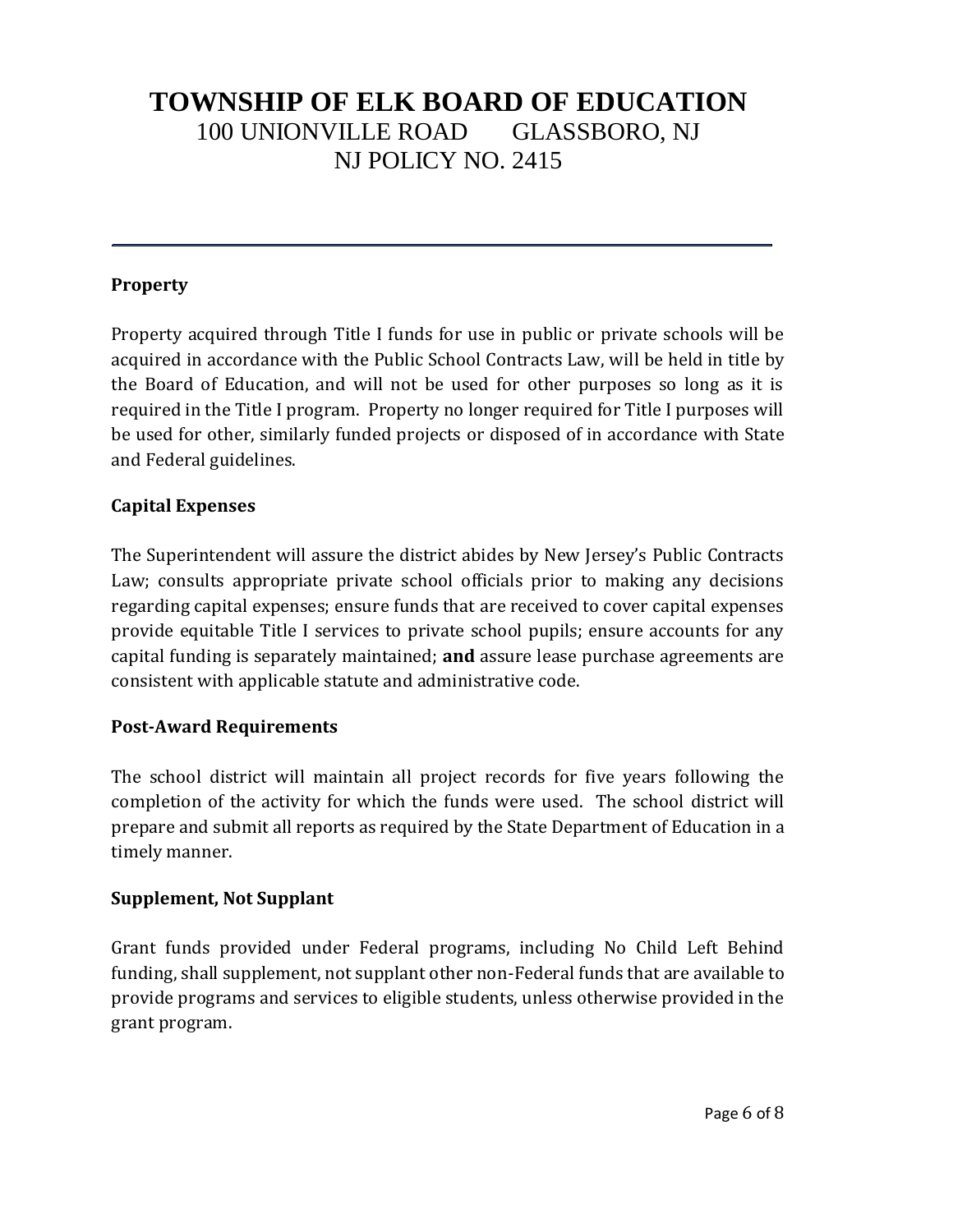### **State Waiver from Certain Provisions of No Child Left Behind (NCLB)**

The State of New Jersey may receive a waiver(s) from certain provisions of NCLB from the United States Department of Education. A waiver(s) may affect the applicability of the school district's NCLB policies and/or regulations. In the event a waiver(s) affects the applicability of Board of Education NCLB policies and/or regulations, the waiver provisions shall supersede current Board policies and/or regulations and the school district shall comply with the requirements as outlined by the New Jersey Department of Education in accordance with the waiver(s) application and approval(s) from the United States Department of Education.

### **Evaluation**

The Superintendent will evaluate the NCLB programs as required by the United States and the New Jersey Departments of Education.

## **No Child Left Behind Act of 2001**

Adopted: 2/14/13